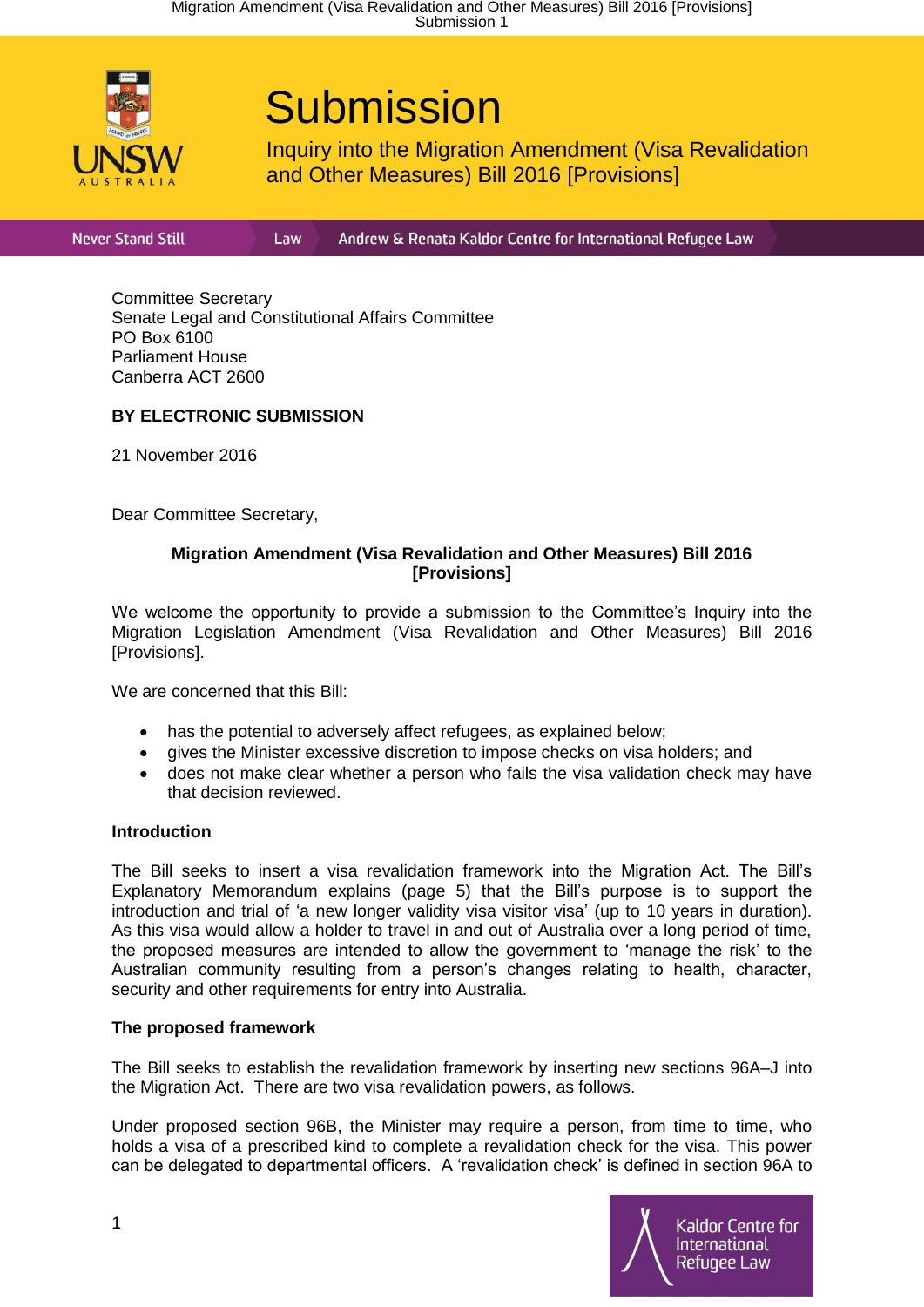be a check as to whether 'there is any adverse information relating to the person' who holds a visa. A person can only pass the revalidation check if there is no adverse information relating to the person, or it is reasonable to disregard any adverse information relating to the person.

Under section 96C, if a person passes the revalidation check, the Minister must notify the person that their visa is in effect. Conversely, if a person does not pass the revalidation check, or does not complete the check, their visa ceases to be in effect by virtue of section 96D. The Explanatory Memorandum (page 12) provides that where a person does not pass a visa validation check, the policy intention is that 'the adverse information will be referred to a delegate who will consider whether a ground for cancellation of the visa exists and may issue a notice to consider cancellation of the visa'.

Under proposed section 96E, the Minister may determine that certain visa holders must complete a revalidation check in the public interest. This power is exercisable by the Minister only, and the Minister must table the determination in each house of Parliament. Visa holders may be required to complete a visa validation check at any time during the visa period and more than once during the visa period (s 96J).

Under sections 96D (general) and 96H (public interest), if a person does not pass or complete a revalidation check, his or her visa will cease to be in effect. The provision details when a visa will cease to be in effect for someone within Australia and someone outside Australia.

# **Application beyond the proposed long stay visitor visa**

While the Explanatory Memorandum provides that the intention of the Bill is to support the proposed introduction of a longer stay visitor visa, we are concerned that the revalidation framework has the potential to adversely impact on *all* visa holders, including refugees.

First, the definition of a revalidation check is extremely wide. A person must demonstrate that there is no 'adverse information' relating to them, or, if there is, that it would be reasonable to disregard that information. The term 'adverse information' is not defined by the Migration Act and Regulations and gives the visa decision-maker considerable discretion to determine that a person does not pass the revalidation check. The Explanatory Memorandum (p11) refers to a number of examples of adverse information, including that the person:

- has been convicted of an offence since the grant of the visa;
- may present a health concern to the Australian community;
- no longer intends to stay in Australia for temporary or tourism purposes; or
- may present a security risk to the Australian community.

The Explanatory Memorandum explains that the revalidation check is 'generally directed to determining whether the person continues to meet the criteria for the visa that has been granted' (p11). In effect, the proposed provisions enable the government to impose surveillance measures on temporary, and possibly, permanent visa holders. It undermines the long-standing rationale and stability of Australia's migration system, which is premised on the notion that once a person has been issued a visa, he or she is entitled to have that visa be in effect until the visa period expires (subject to any grounds for visa cancellation).

The revalidation framework has the potential to adversely affect refugees. For example, it would require a refugee to respond to information relating to a change in circumstances in their country of origin, or a health problem, or a minor traffic infringement. It means that a